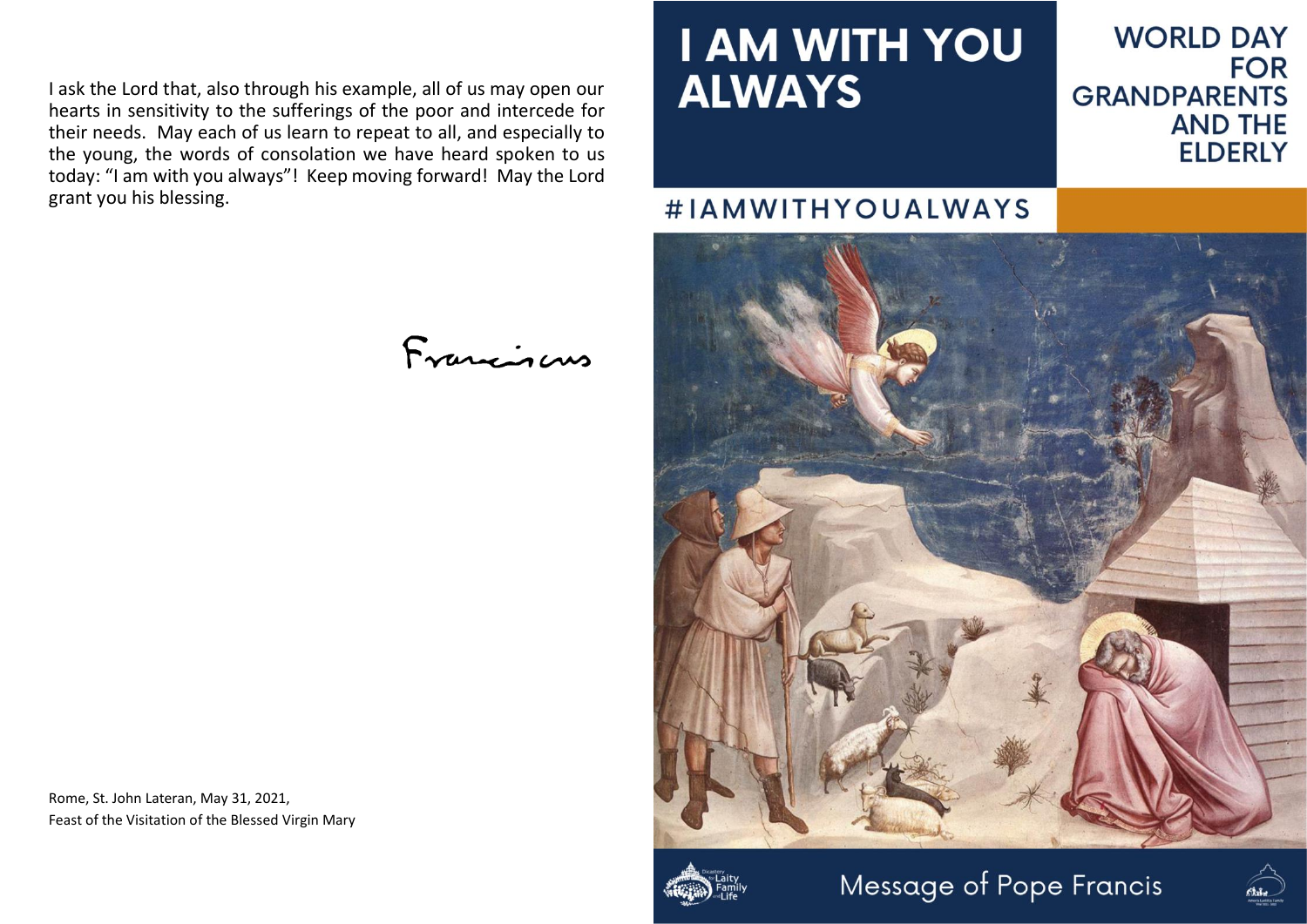even now be at our side, caring for us. These kinds of memory can help to build a more humane and welcoming world. Without memory, however, we will never be able to build; without a foundation, we can never build a house. Never. And the foundation of life is memory.

Finally, prayer. As my predecessor, Pope Benedict, himself a saintly elderly person who continues to pray and work for the Church, once said: "the prayer of the elderly can protect the world, helping it perhaps more effectively than the frenetic activity of many others."4 He spoke those words in 2012, towards the end of his pontificate. There is something beautiful here. Your prayer is a very precious resource: a deep breath that the Church and the world urgently need (cf. Evangelii Gaudium, 262). Especially in these difficult times for our human family, as we continue to sail in the same boat across the stormy sea of the pandemic, your intercession for the world and for the Church has great value: it inspires in everyone the serene trust that we will soon come to shore.

Dear grandmother, dear grandfather, dear elderly friends, in concluding this Message to you, I would also like to mention the example of Blessed (and soon Saint) Charles de Foucauld. He lived as a hermit in Algeria and there testified to "his desire to feel himself a brother to all" (Fratelli Tutti, 287). The story of his life shows how it is possible, even in the solitude of one' s own desert, to intercede for the poor of the whole world and to become, in truth, a universal brother or sister.

Giotto, *The dream of Joachim*, Cappella degli Scrovegni, Padova.

<sup>4</sup> Visit to the Group Home "Viva gli Anziani", 2 November 2012.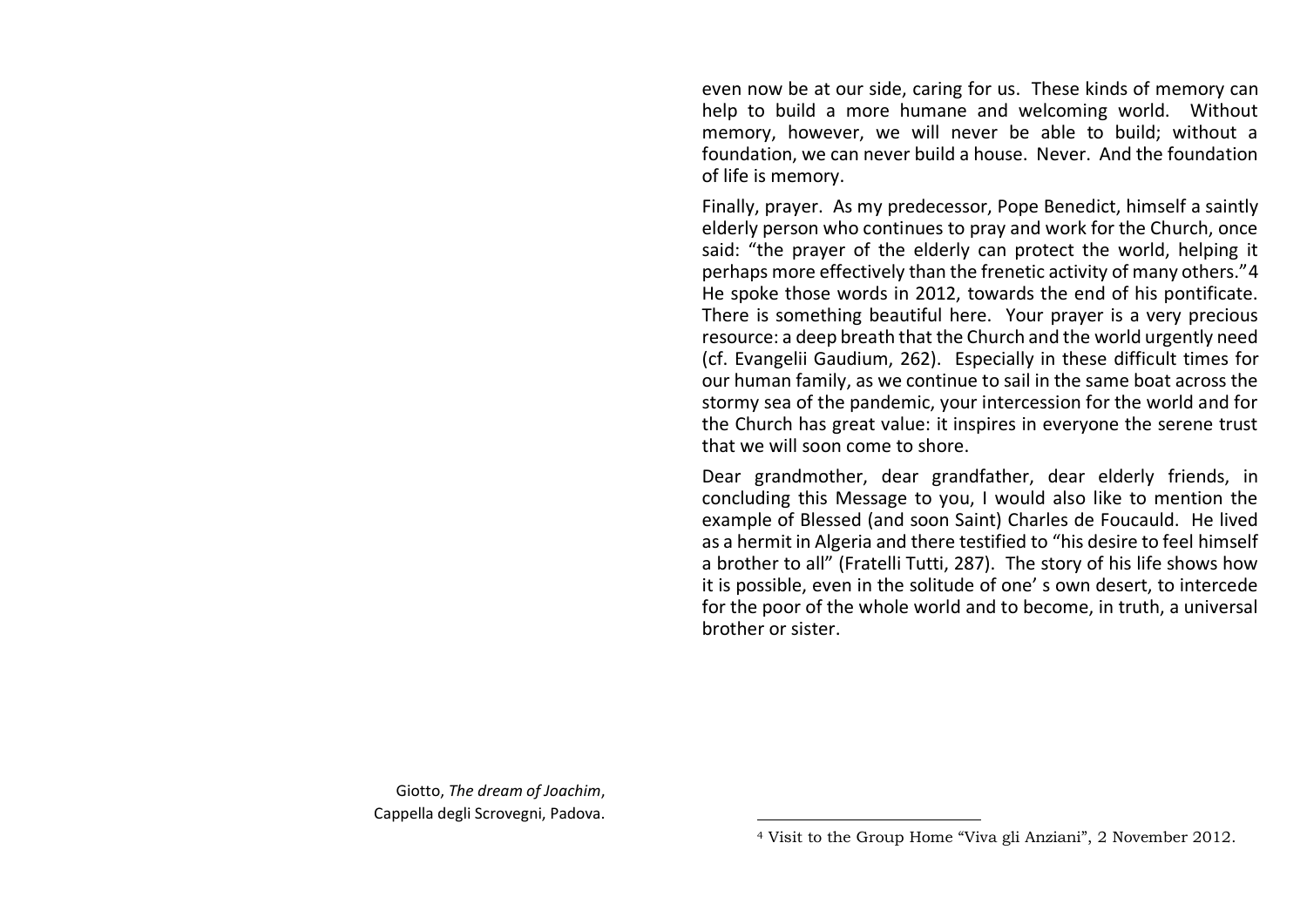live once the storm has subsided. All of us must "take an active part in renewing and supporting our troubled societies" (ibid., 77). Among the pillars that support this new edifice, there are three that you, better than anyone else, can help to set up. Those three pillars are dreams, memory and prayer. The Lord's closeness will grant to all, even the frailest among us, the strength needed to embark on a new journey along the path of dreams, memory and prayer.

The prophet Joel once promised: "Your old men shall dream dreams, and your young men will have visions" (3:1). The future of the world depends on this covenant between young and old. Who, if not the young, can take the dreams of the elderly and make them come true? Yet for this to happen, it is necessary that we continue to dream. Our dreams of justice, of peace, of solidarity can make it possible for our young people to have new visions; in this way, together, we can build the future. You need to show that it is possible to emerge renewed from an experience of hardship. I am sure that you have had more than one such experience: in your life you have faced any number of troubles and yet were able to pull through. Use those experiences to learn how to pull through now.

Dreams are thus intertwined with memory. I think of the painful memory of war, and its importance for helping the young to learn the value of peace. Those among you who experienced the suffering of war must pass on this message. Keeping memory alive is a true mission for every elderly person: keeping memory alive and sharing it with others. Edith Bruck, who survived the horror of the Shoah, has said that "even illuminating a single conscience is worth the effort and pain of keeping alive the memory of what has been." She went on to say: "For me, memory is life."3 I also think of my own grandparents, and those among you who had to emigrate and know how hard it is to leave everything behind, as so many people continue to do today, in hope of a future. Some of those people may

<sup>3</sup> Memory is life, writing is breath. *L'Osservatore Romano*, January 26, 2021.

Dear Grandfathers and Grandmothers, Dear Elderly Friends,

"I am with you always" (Mt 28:20): this is the promise the Lord made to his disciples before he ascended into heaven. They are the words that he repeats to you today, dear grandfathers and grandmothers, dear elderly friends. "I am with you always" are also the words that I, as Bishop of Rome and an elderly person like yourselves, would like to address to you on this first World Day of Grandparents and the Elderly. The whole Church is close to you – to us – and cares about you, loves you and does not want to leave you alone!

I am well aware that this Message comes to you at a difficult time: the pandemic swept down on us like an unexpected and furious storm; it has been a time of trial for everyone, but especially for us elderly persons. Many of us fell ill, others died or experienced the death of spouses or loved ones, while others found themselves isolated and alone for long periods.

The Lord is aware of all that we have been through in this time. He is close to those who felt isolated and alone, feelings that became more acute during the pandemic. Tradition has it that Saint Joachim, the grandfather of Jesus, felt estranged from those around him because he had no children; his life, like that of his wife Anne, was considered useless. So the Lord sent an angel to console him. While he mused sadly outside the city gates, a messenger from the Lord appeared to him and said, "Joachim, Joachim! The Lord has heard your insistent prayer".<sup>1</sup> Giotto, in one of his celebrated frescoes, $2$  seems to set the scene at night, one of those many sleepless nights, filled with memories, worries and longings to which many of us have come to be accustomed.

<sup>&</sup>lt;sup>1</sup> The episode is narrated in the Protoevangelium of James.

<sup>&</sup>lt;sup>2</sup> This image has been chosen as the logo for the World Day of Grandparents and the Elderly.